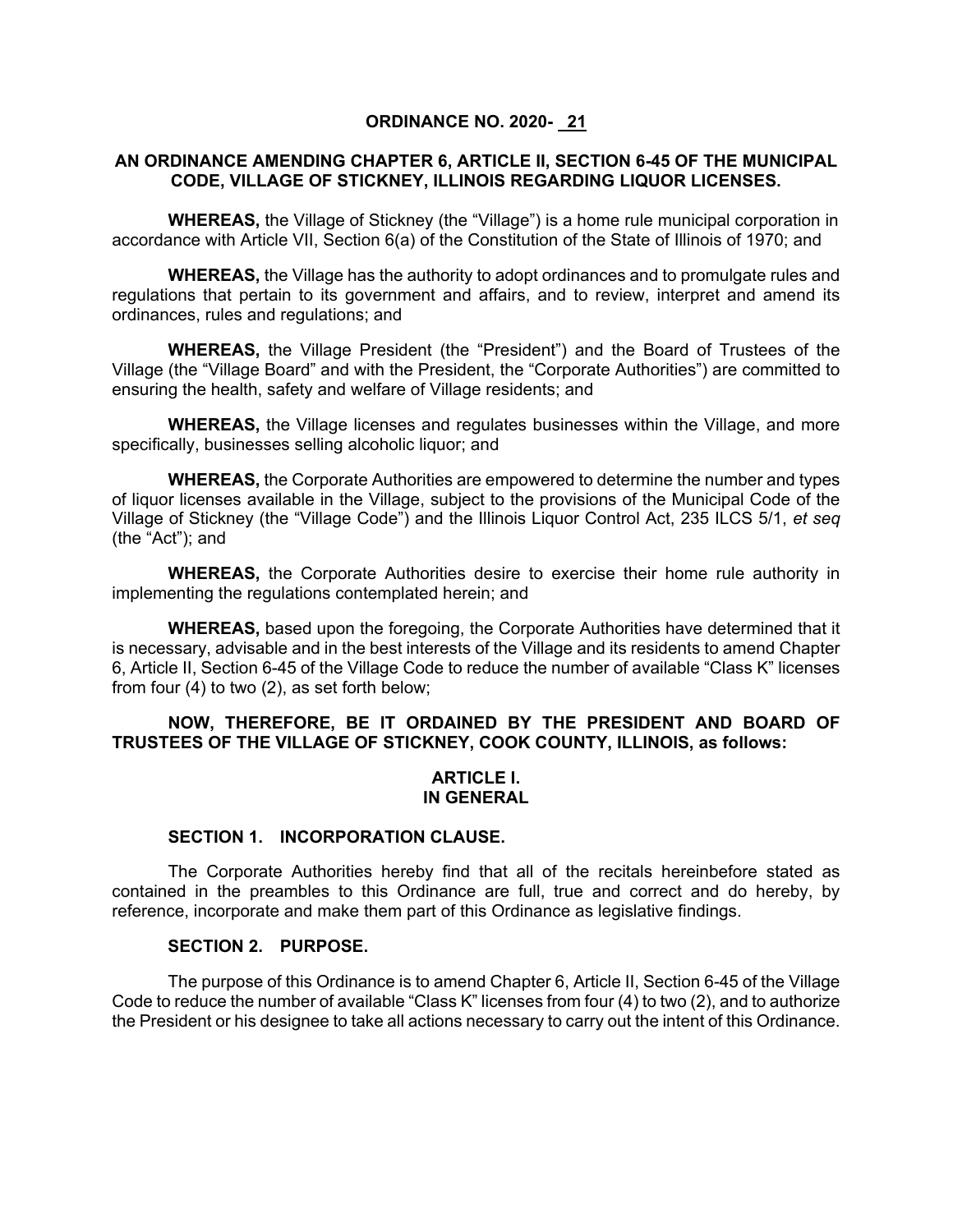## **ARTICLE II. AMENDMENT OF CHAPTER 6, ARTICLE II, SECTION 6-45 OF THE MUNICIPAL CODE, VILLAGE OF STICKNEY, ILLINOIS**

## **SECTION 3.0. AMENDMENT OF CHAPTER 6, ARTICLE II, SECTION 6-45.**

That the Village Code is hereby amended, notwithstanding any provision, ordinance, resolution or Village Code section to the contrary, by amending Chapter 6, Article II, Section 6-45 as follows:

## **Sec. 6-45. – Number.**

There shall be issued in the village no more than six class C licenses; provided, however, that satellite stations existing under any class C licenses issued to the Hawthorne Race Track or any concessionaire connected therewith shall not be included in or considered a part of the six class C licenses. There shall be issued in the village no more than four class D licenses. There shall be issued in the village no more than two class E licenses. There shall be issued in the village no more than three class F licenses. There shall be issued in the village no more than six class G licenses. There shall be issued in the village no more than one class H license. There shall be issued in the village no more than two four class K licenses, except as authorized upon the majority vote of the board of trustees.

## **SECTION 3.1. OTHER ACTIONS AUTHORIZED.**

The officers, employees and/or agents of the Village shall take all action necessary or reasonably required to carry out, give effect to and consummate the amendments contemplated by this Ordinance, and shall take all action necessary in conformity therewith. The officers, employees and/or agents of the Village are specifically authorized and directed to draft and disseminate any and all necessary forms or notices to be utilized in connection with the intent of this Ordinance.

## **ARTICLE III. HEADINGS, SAVINGS CLAUSES, PUBLICATION, EFFECTIVE DATE**

#### **SECTION 4. HEADINGS.**

The headings of the articles, sections, paragraphs and subparagraphs of this Ordinance are inserted solely for the convenience of reference and form no substantive part of this Ordinance nor should they be used in any interpretation or construction of any substantive provision of this Ordinance.

#### **SECTION 5. SEVERABILITY.**

The provisions of this Ordinance are hereby declared to be severable and should any provision of this Ordinance be determined to be in conflict with any law, statute or regulation by a court of competent jurisdiction, said provision shall be excluded and deemed inoperative, unenforceable and as though not provided for herein and all other provisions shall remain unaffected, unimpaired, valid and in full force and effect.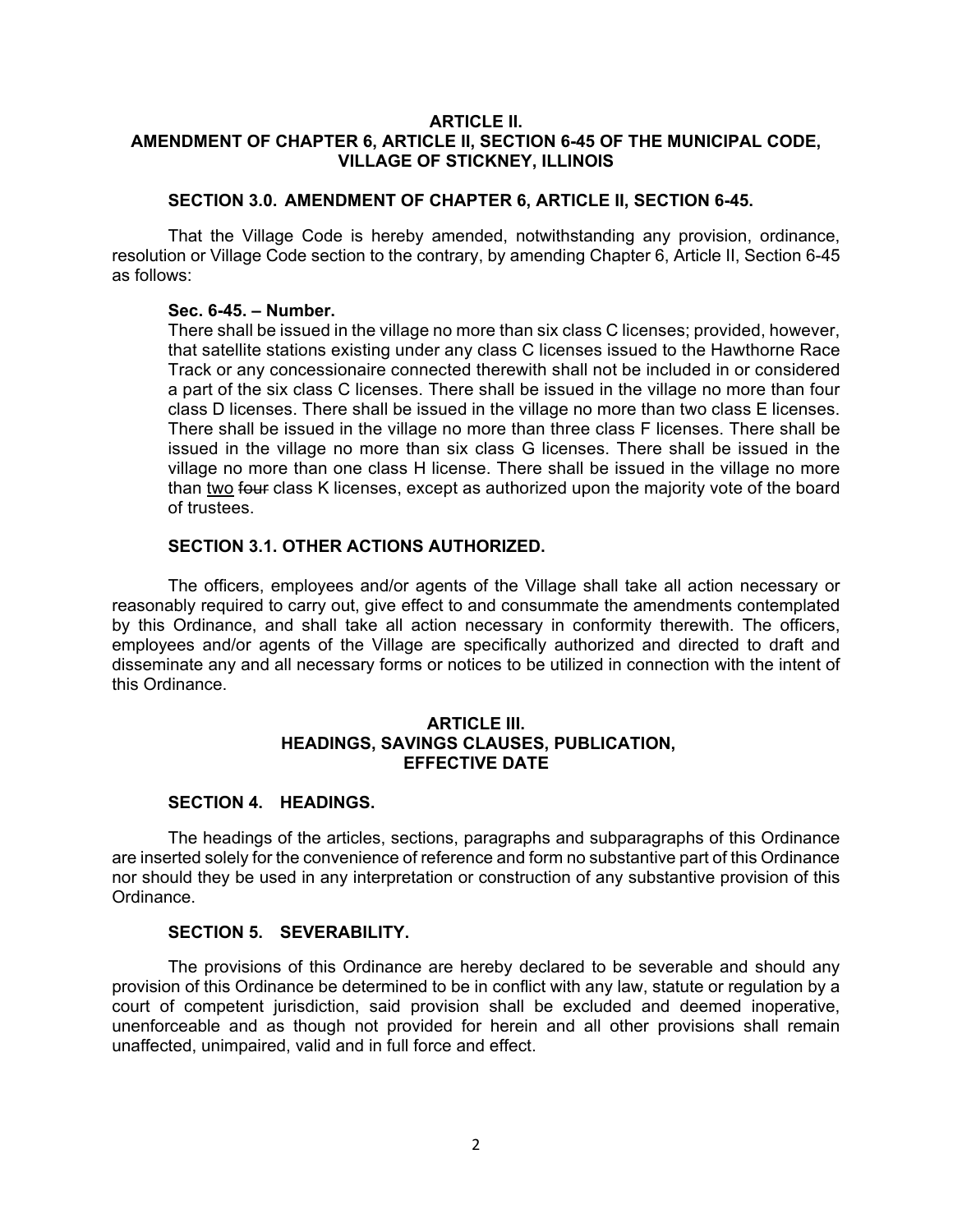# **SECTION 6. SUPERSEDER.**

All code provisions, ordinances, resolutions, rules and orders, or parts thereof, in conflict herewith are, to the extent of such conflict, hereby superseded.

## **SECTION 7. PUBLICATION.**

A full, true and complete copy of this Ordinance shall be published in pamphlet form or in a newspaper published and of general circulation within the Village as provided by the Illinois Municipal Code, as amended.

# **SECTION 8. EFFECTIVE DATE.**

This Ordinance shall be effective immediately upon its passage.

(REMAINDER OF THIS PAGE INTENTIONALLY LEFT BLANK)